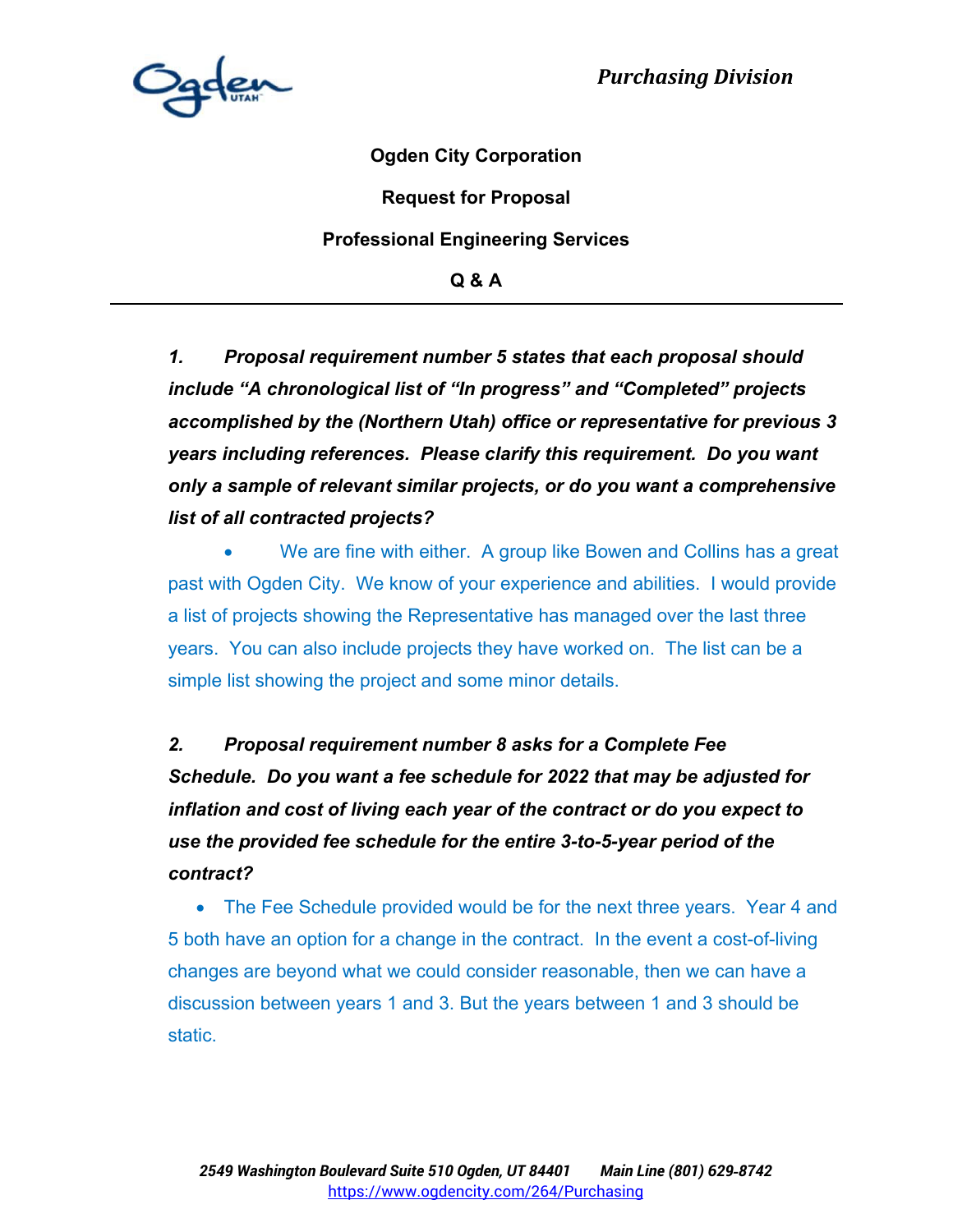### *3. Can you help clarify what Ogden City is expecting for a "Complete Fee Schedule", since this solicitation does not involve a specific project?*

• The fee schedule is the value per hour for an employee who may be performing work on a City project. It is a good comparison for us to review labor costs and help us get an estimate for design services.

However, when reviewing the design scope, we will work with a consultant to establish the amount of hours necessary along with the appropriate scope of work with the associated cost per hour of the employee. The contract will be agreed upon in the future for the specified scope.

# *4. If submitting for more than one subcategory under the Design and Construction, do we submit them separately so 15 pages each or under one submittal total of 15 pages?*

- The three categories are (up to 15 pages plus appendix/each category):
	- 1) Engineering Projects
	- 2) Facility Projects
	- 3) Building Inspection Services

If you are submitting under the Engineering Projects but on multiple subcategories, then you can include those details as part of your review, but it must be limited to 15 pages for all Engineering Projects. You can include additional information (e.g., resumes, project experience) in the appendix. Keep in mind, not including a subcategory does not eliminate your group from being used, we are looking for groups to emphasize their firm specializes in. However, if you would like to be considered for Facility projects, a separate submittal will need to be included along with the Engineering Projects submittal.

## **5. RFP Page 3, II. Proposal Content, Engineering and Facilities Maintenance Projects**

 *#8 Complete fee schedule…are hourly rates by discipline to be provided since there is not a scope?*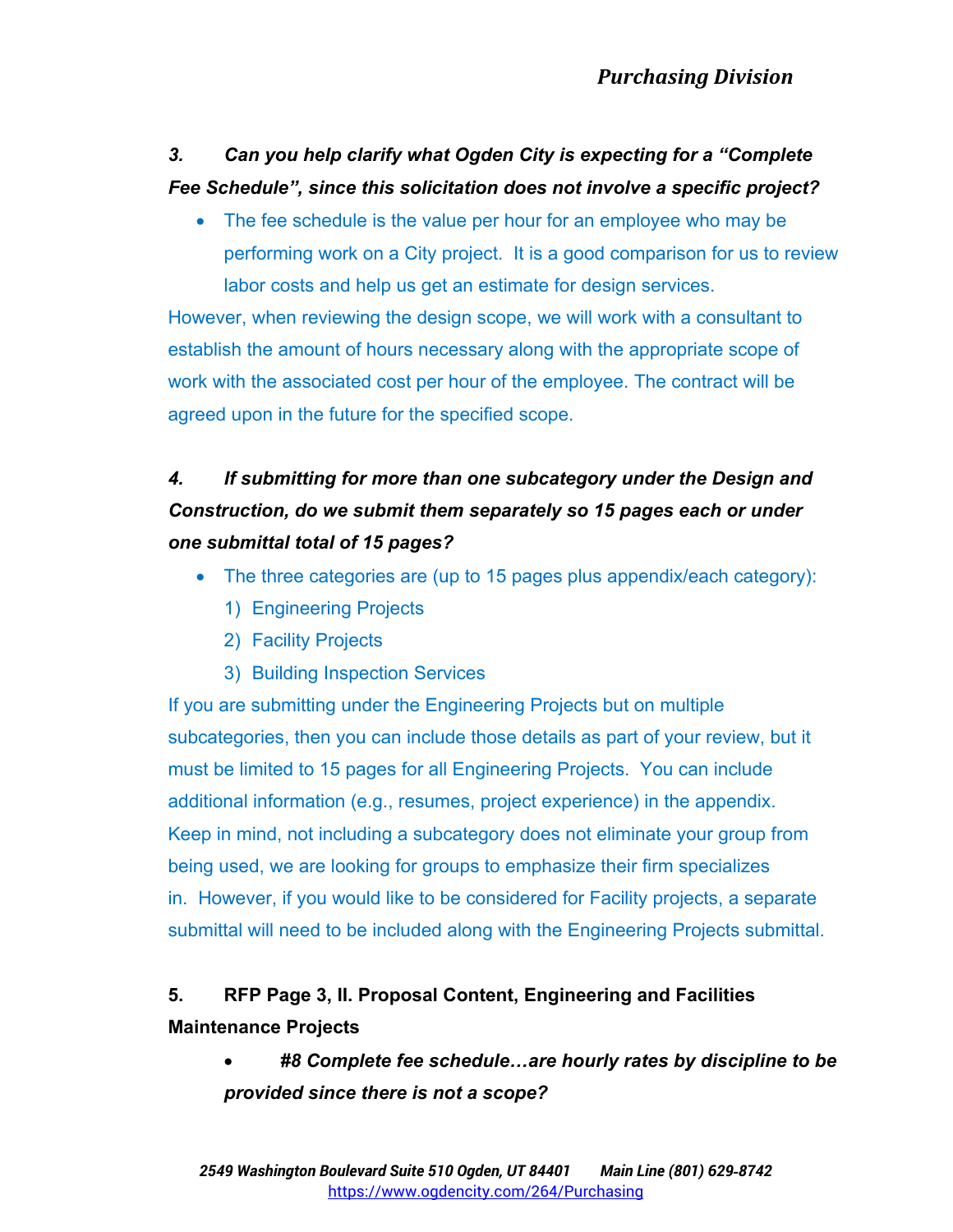Yes, this would be the proposed fees by discipline. In the event your firm is used, we would then negotiate a scope based on the hours to complete the work and the necessary staff at their required wage.

 *#9 For the list of personnel specialties… do we provide technical capabilities; engineer resumes or what is expected?*

- Is there anything that your firm specializes in? You can add resumes in the appendix. In the past, some firm may have something they specialize in which isn't known to our staff. This is a helpful introduction to your group.
- *#11. How will we know if there are any addenda updated to the website? Will we be notified via email?* 
	- In the event of a change, we will add something to the website, but we do not anticipate any addendum at this time.

 *For the appendix, can you clarify what can be provided in that section over and above the 15 pages. For example, items for #10 Additional highlights of submitting firm… seems like that would be good to go in the appendix. Maybe resumes too?* 

- I would include the items which you may want to elaborate on from your proposal. That could include resumes, projects, amongst other items. The items you mentioned above sound like you are on the right track.
- **6. Lastly, do you have a list of capital projects you can provide for this year's City budget?** 
	- Here is the CIP list which went to City Council for approval https://www.ogdencity.com/DocumentCenter/View/16752/06-08-21-FY22- 26-CIP-Set-PH-Report